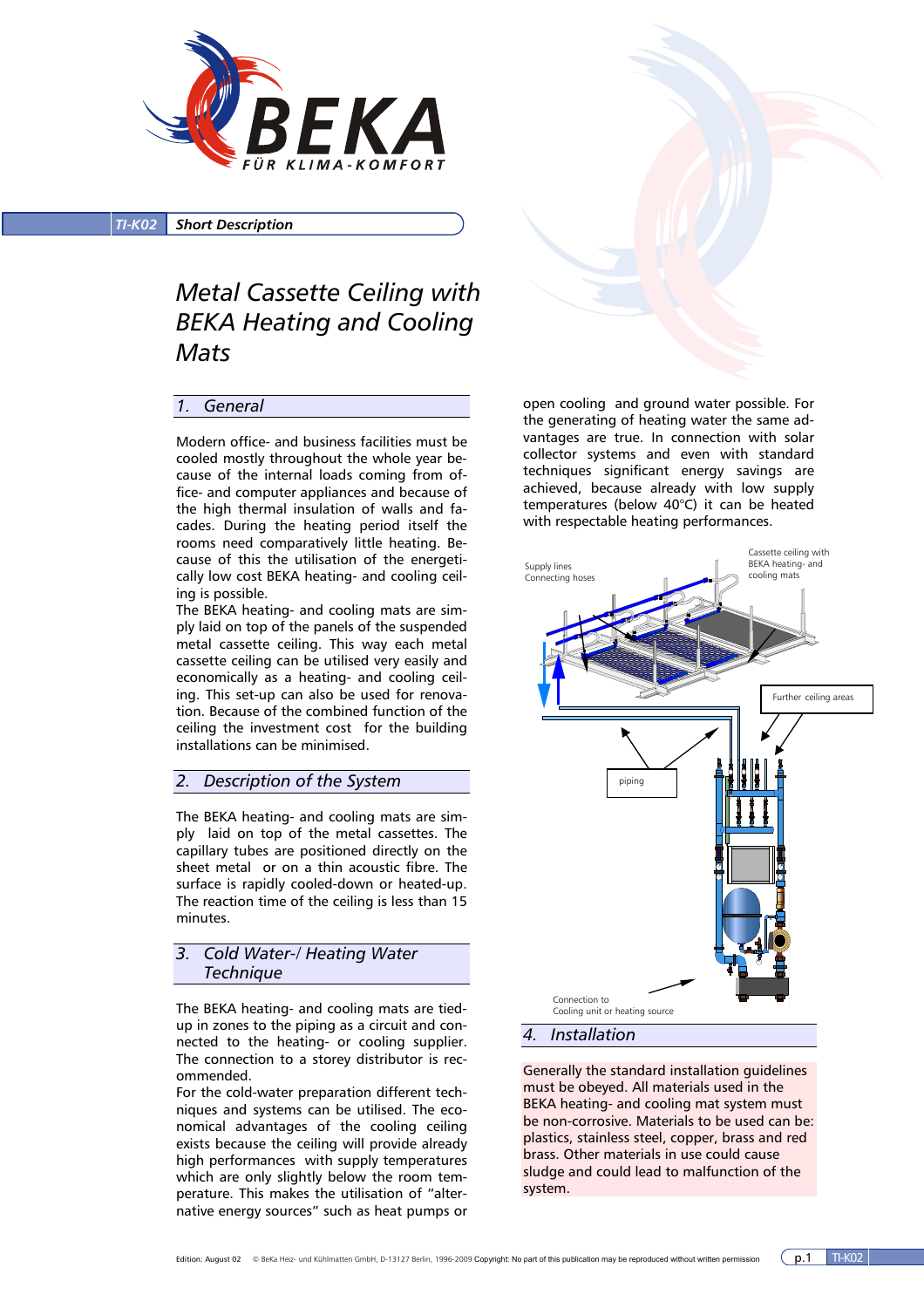

# *5. Regulating Technique*

The regulating technique secures, first the desired comfort, second the necessary system reliance.

The cooling ceiling requires : a room temperature regulation, a dew point guard and regulation of the supply temperature for the cold water. Supply temperatures below 16 °C must be avoided because of the danger that the dew point could be reached!

For the heating ceiling a room temperature control is required which regulates the volume of heating water in dependence to the desired room temperature. In rooms higher than 3,5 m supply temperatures above 40°C must be avoided because of excessive surface temperatures!

# *6. Dimensioning of the Installation*

The BEKA heating- and cooling mats are dimensioned according the dimensions of the metal cassettes. The necessary quantity of mats and the temperature of the cooling water or heating water are determined according to the following layout tables. The supply temperature determined in the water circuit, taken at the side of the cooling unit or heat generator, is regulated with the water temperature before the heat exchanger.

# *7. Preparation for Installation*

For the installation of the suspended metal cassette ceiling, the manufacturer's instructions must be followed.

The capillary tubes of the BEKA heating- and cooling mats should have good contact to the surface of the metal cassettes, so that the heat transfer is directly lead to the water. If there are additional heat sources in the ceiling cavity (heat radiation from light fixtures and from warm water pipes, etc.) a mineral wool mat can be laid on top of the capillary tubes for energy saving purpose. Sometimes such an installation could be required for the sound insulation of the ceiling. If this requirement is not set forth we recommend to glue the capillary tubes to the surfaces.

The BEKA heating- and cooling mats are pro-

duced in measurement of the metal cassettes based on the object to avoid any tailoring work at the building site. At the border areas and at areas where ceiling in-builds are planned inactive cassettes will be installed.

The BEKA heating- and cooling mats are supplied with quick-action couplings for the connection of supply- and return lines with flexible hoses.

Before starting work a ceiling pattern and an installation pattern must be drawn-up. All mats with the dimensions, the direction of installation and the supply lines must be recorded.

In the ceiling pattern all areas must be marked which will stay uncovered, i.e. for the installation of partition walls or light fixtures and for other ceiling in-fills. Also the installation positions for the BEKA dew point sensor must be marked at the ceiling pattern.

The connection of the polypropylene piping is done by thermal welding.

Here the welding directions DVS 2207-11 of the Deutschen Verband für Schweisstechnik e.V. must be obeyed. (the ambient temperature must not be below 5 °C. The pre-heating, -welding- and setting time must be according to the given regulations.)

# *8. Tools, Materials*

For the installation of a metal cassette heating- and cooling ceiling with BEKA capillary tube mats standard tools and materials for ceiling constructions and for the installation of plastic pipes can be used such as:

- Metal cassettes
- Suspender profiles and suspenders depending at the type of construction used for the chosen ceiling.
- Dowels and screws
- Sheet metal scissors
- Mineral wool insulating wool (if req.)
- Scissors to cut plastic piping
- Hand-held welder with sleeve welding adaptor for plastic welding
- Plastic fittings

For the connection of the supply lines to the cold water circuit a hand-held welder with sleeve welding adaptor and plastic fittings are recommended .

Alternatively sealing ring connectors can be used.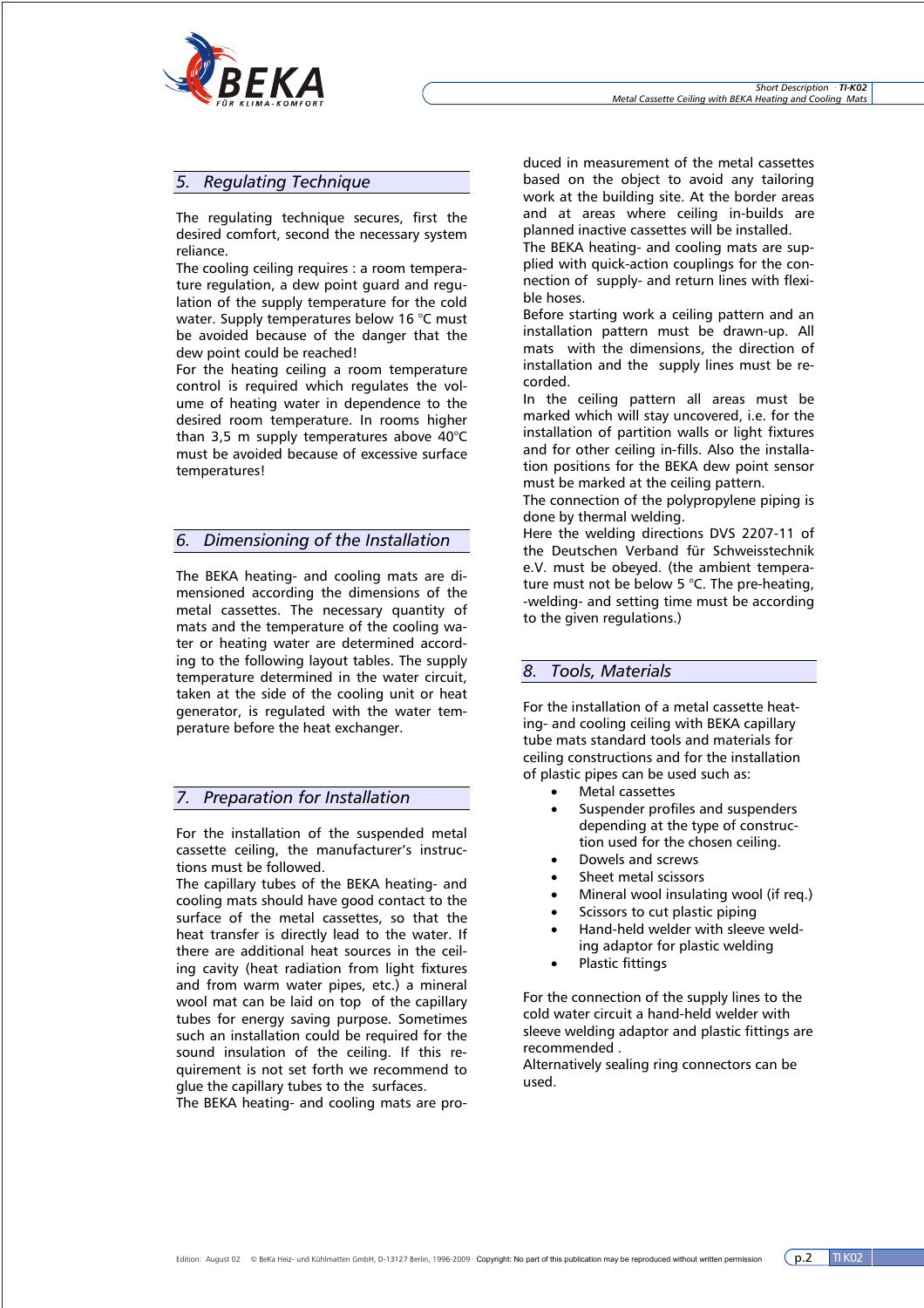

# *9. Installation Steps at the Ceiling*

- The bearing structure is fastened and aligned to the raw ceiling with vernier suspension bars according to manufacturer's recommendations of the chosen ceiling brand.
- The supply lines are laid into the ceiling cavity and connected to the main supply lines (connections done either by thermal welding or with sealing ring connectors)
- The flexible connecting hoses are plugged into the quick-action couplings of the supply lines.



II.



The BEKA heating- and cooling mats are laid into the cassettes and if necessary fixed with BEKA adhesive V.K.1.

III.

- insulation
- Plug the flexible hoses into the quick-action couplings of the BEKA mats. The cassettes with the BEKA mats in it are
- hooked into the bearing structure and the joints are aligned.
- If required, place insulating mat on top of it.
- Pre-test with compressed air at 10 bar for one hour.
- Main test with water at 10 bar for 4 hours, maintain an idle pressure of 3 bar until the system is taken into operation.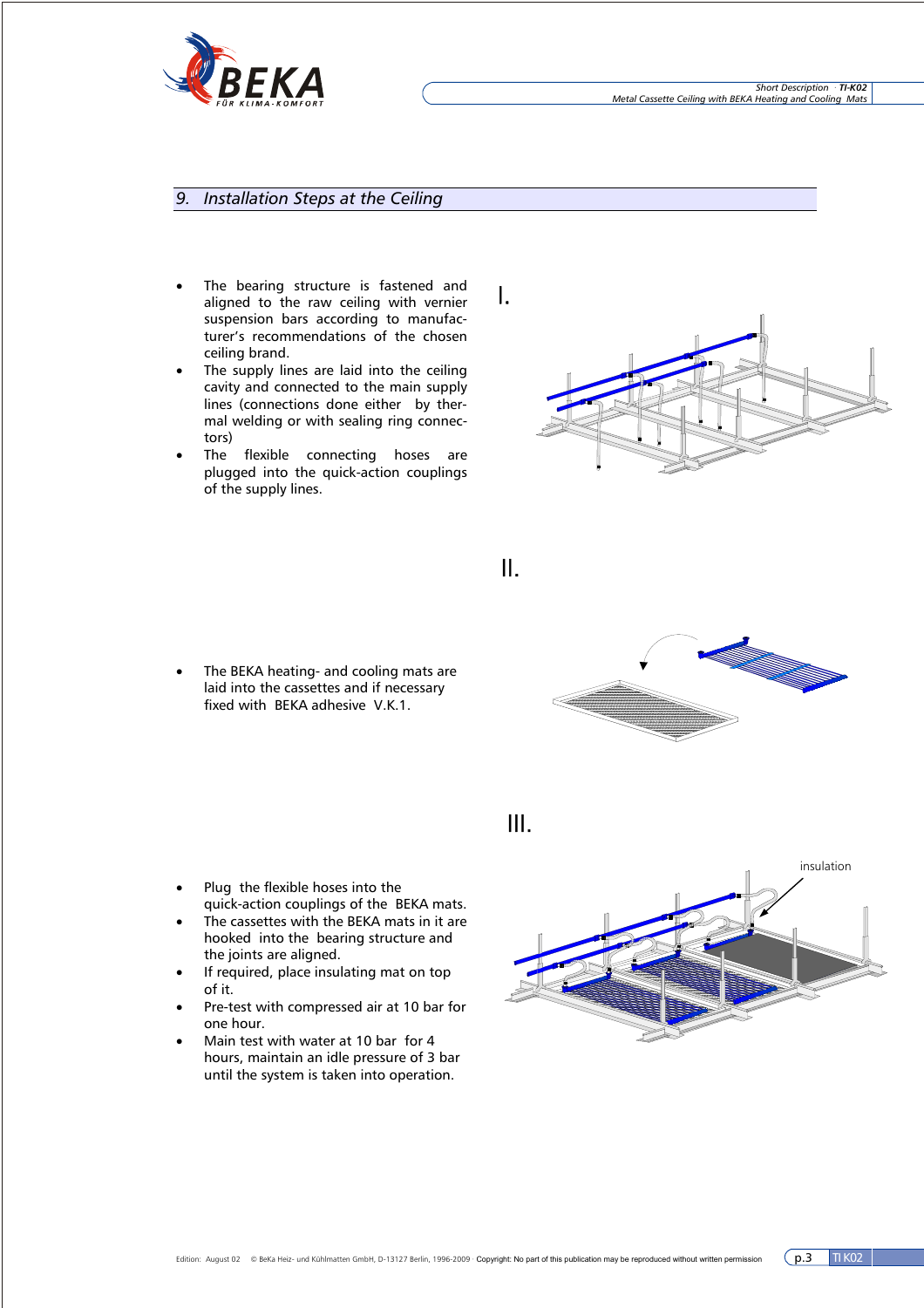

# *10. Lay-out for Metal Cassette Cooling Ceiling with BEKA Capillary Tube Mats*

| Project:            | Date                                                                    |  |
|---------------------|-------------------------------------------------------------------------|--|
| Project consultant: | Lay-out valid for 27°C - room temperature and 2 K cooling water spread! |  |

| Required cooling capacity            |                |  |                                                               |
|--------------------------------------|----------------|--|---------------------------------------------------------------|
| 1 Cooling load for the room          | W              |  | from calculation of the planning office                       |
| 2 Planned coverage with mats         | m <sup>4</sup> |  | maximum possible arrangement derived from the room dimensions |
| 3 Required specific cooling capacity | $W/m^2$        |  | $\blacksquare$ = cooling load / coverage                      |

Determination of performance



*In this case only the quantity of cooling circuits and the total cooling capacity is required for the selection.*

10 15 20 25 30 35 40 M assenstrom (kg/m2h)

10 15 20 25 30 35 40 Mass flow[kg/m<sup>2</sup>h]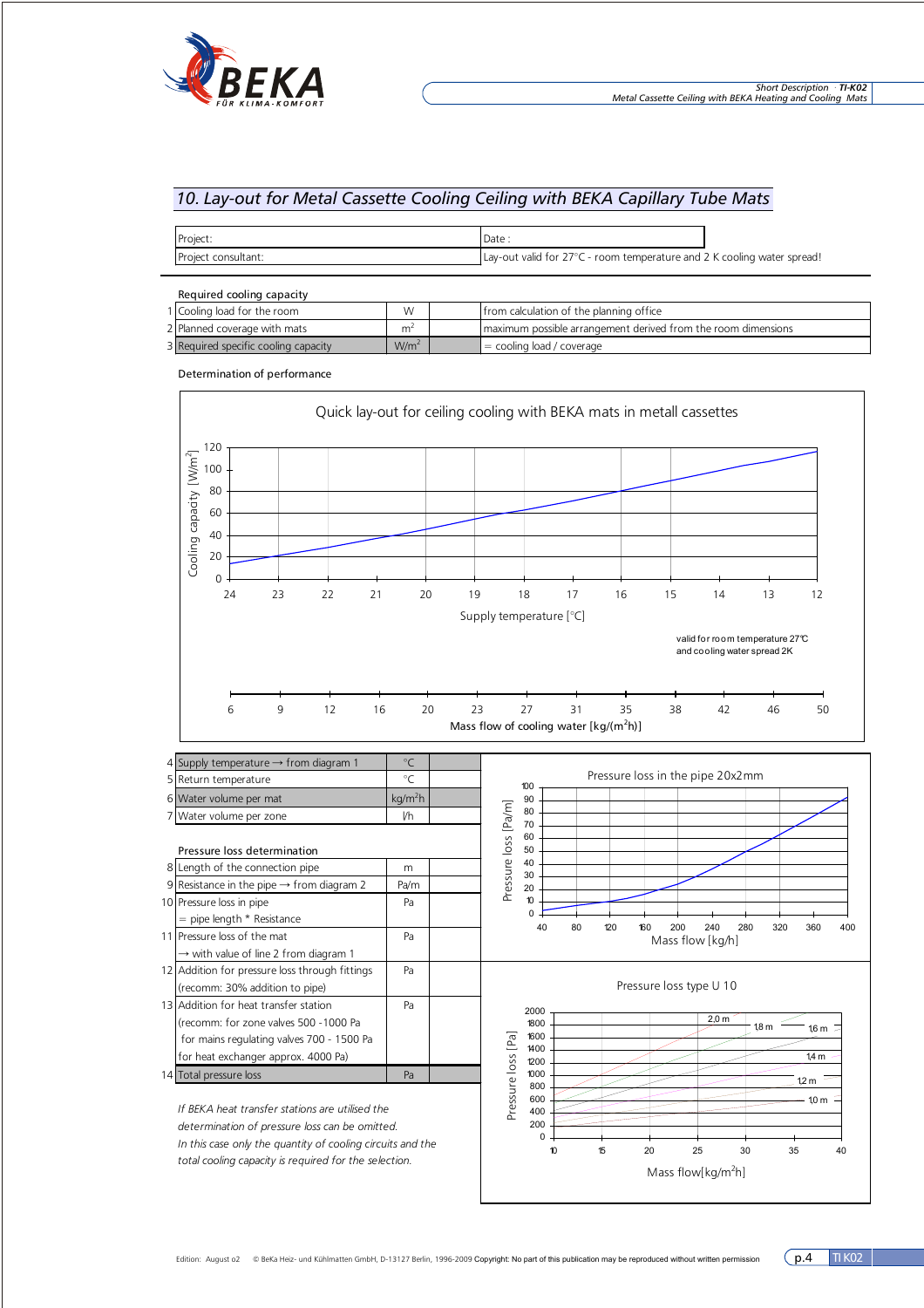

# *11. Lay-out for Metal Cassette Ceiling Heating with BEKA Capillary Tube Mats*

| Project             | Date                                                                  |  |
|---------------------|-----------------------------------------------------------------------|--|
| Projekt consultant: | Lay-out valid for 22°C room temperature and 6K heating water spread ! |  |

### Required Haeting Capacity

| 1 Heat requirement for the room      | W                | <b>Ifrom calculation of planning office</b>               |
|--------------------------------------|------------------|-----------------------------------------------------------|
| 2 Planned coverage with mats         | m                | maximum possible arrangement derived from room dimensions |
| 3 Required specific heating capacity | W/m <sup>*</sup> | $I$ = heat requirement / coverage                         |

Determination of Performance



|    | Supply temperature -> from diagram 1           | °C          |  |
|----|------------------------------------------------|-------------|--|
|    | 5 Return temperature                           | ℃           |  |
|    | 6 Water volume per mat area                    | $kg/(m^2h)$ |  |
|    | Water volume per zone                          | I/h         |  |
|    |                                                |             |  |
|    | <b>Pressure Loss Determination</b>             |             |  |
|    | 8 Length of connection pipe                    | m           |  |
|    | 9 Resistance in the pipe -> from diagram 2     | Pa/m        |  |
|    | 10 Pressure loss in the pipe                   | Pa          |  |
|    | = pipe length * resistance                     |             |  |
|    | 11 Pressure loss of the mat                    | Pa          |  |
|    | -> with value of line 2 from diagram 1         |             |  |
|    | 12 Addition for pressure loss through fittings | Pa          |  |
|    | (recomm.: 30% addition to pipe)                |             |  |
|    | Addition for heat transfer station             | Pa          |  |
|    | (recomm.:for zone valves 500 -1000 Pa          |             |  |
| 13 | for mains regulating valves 700 - 1500 Pa      |             |  |
|    | for heat exchanger approx. 4000 Pa             |             |  |
|    | 14 Total pressure loss                         | Pa          |  |
|    |                                                |             |  |

*If BEKA heat transfer stations are utilised the determination of pressure losses can be omitted. Then only the quantity of heating circuits and the total heating capacity is requird for the selection !*